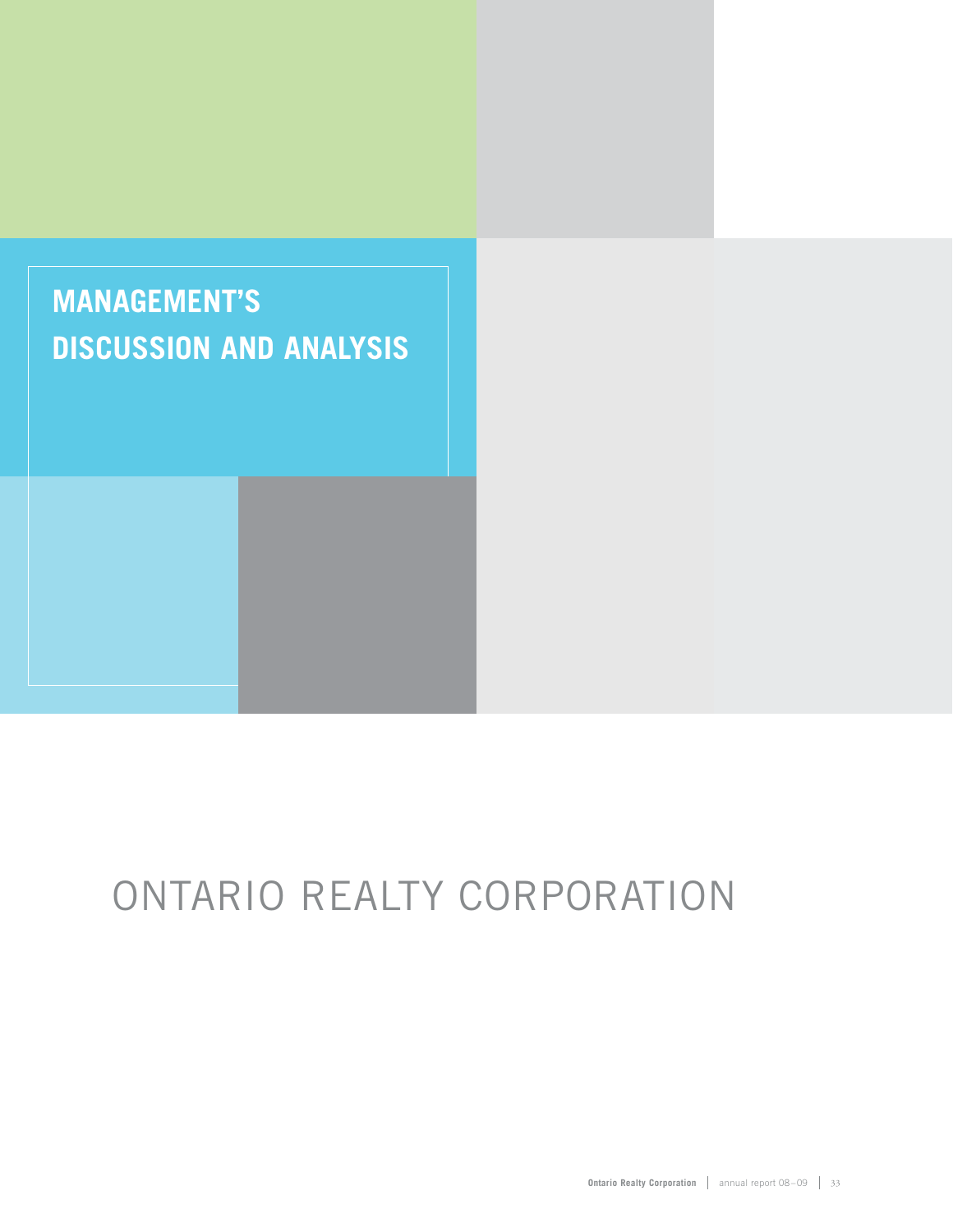## **MANAGEMENT'S DISCUSSION AND ANALYSIS OF CORPORATE OPERATIONS**

The following information should be read in conjunction with Ontario Realty Corporation's (the Corporation) audited financial statements for the year ended March 31, 2009 and related notes, which are prepared in accordance with Canadian Generally Accepted Accounting Principles (GAAP).

## **Revenues**

Revenues were derived from four sources: management fees paid by the Ministry of Energy and Infrastructure (MEI) for project management, property and asset management and lease administration services; expense reimbursement (in lieu of fees) paid by MEI for corporate costs incurred by the Corporation (financial services, legal, corporate communications and human resource services) and administration costs associated with the sale and acquisition of properties on behalf of the ministries; direct recoverable costs associated with oversight of project services, provision of building operating and maintenance services and special projects undertaken on behalf of MEI and ministries; and bank interest.

Over the fiscal year, the Corporation launched the business model for construction services with an integrated Project Management Information System (PMIS) and is making significant changes to the way property and land management services (PLMS) are delivered. Also, ORC's Project Services assumed a strategic oversight role to project management from direct delivery of projects.

Management fees paid to the Corporation reduced due to the change in the Project Services role to strategic management of projects from direct delivery, and direct recoverable costs increased on reimbursement of costs for the Project Services strategic role, PMIS and PLMS initiatives. Lower bank interest is a result of reduced interest rates. As a result, the year-end revenues were \$66.9 million, higher by \$6.6 million compared to 2007–08.

#### **Operating expenses**

The Corporation incurred \$66 million in operating expenses over the reporting period, compared to \$59.6 million in the previous year. Approximately 60.45 per cent (\$39.9 million) of the total operating expenses is for salaries and benefits. Included in salaries and benefits is \$3.7 million in salaries for temporary staff. Temporary staff is being utilized to fill positions on a short-term basis during the Corporation's implementation of the business model.

The Corporation incurred \$23.5 million in direct operating costs over the fiscal year, higher by \$2 million compared to 2007–08. \$1.2 million of this increase relates to the relocation of Toronto and Ottawa offices to a more collaborative work environment, and the remaining \$800 thousand to support the new initiatives related to business model changes.

During the year, the Corporation approved a new organizational structure to better deliver property and land management services for the entire province. When completed, it is estimated that the Corporation will incur \$1.02 million in staff severance costs associated with its reorganization as a result of contracting out its entire property and land management services. This severance cost of \$1.02 million will be funded by the Province and is set up as a liability and recovery.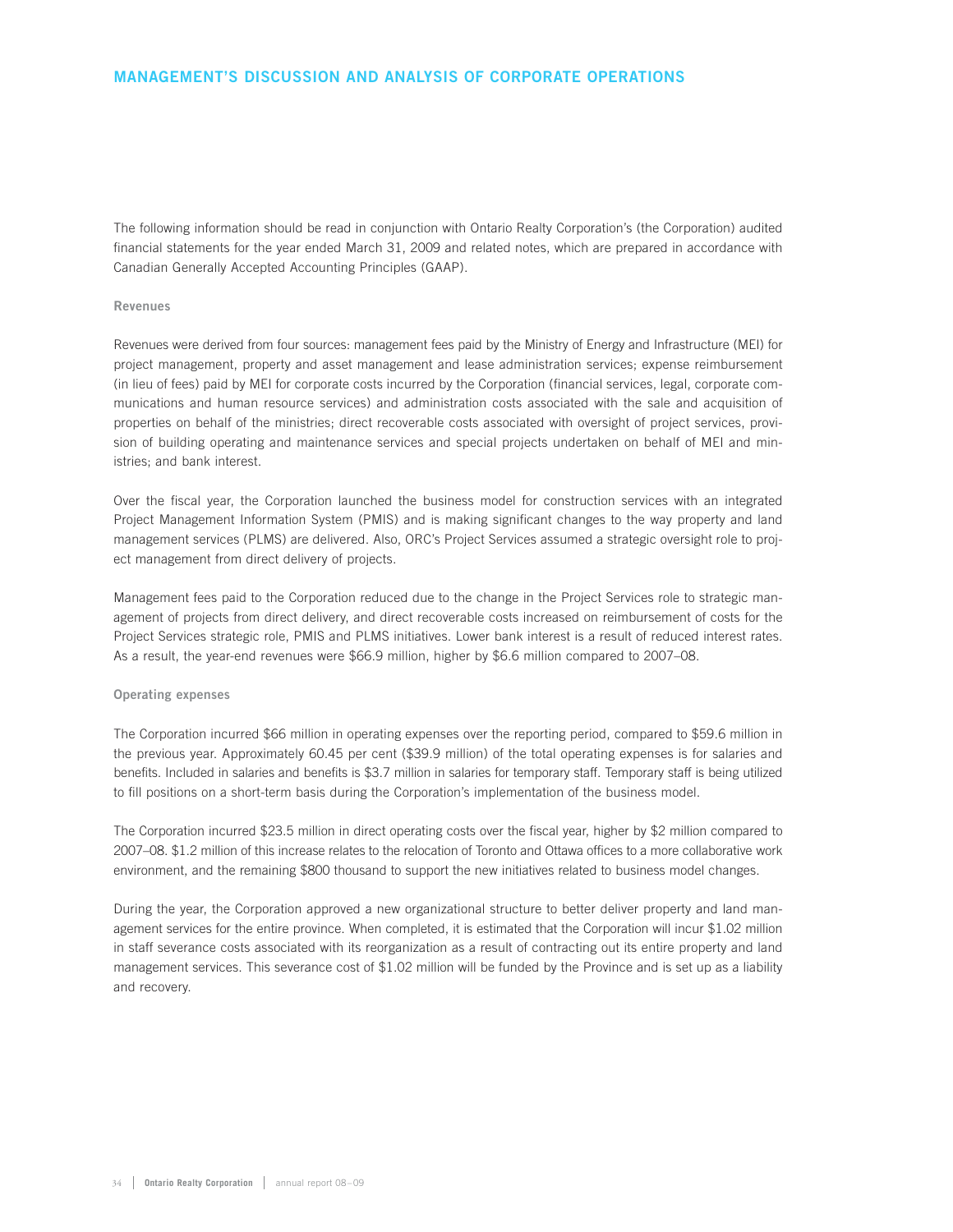## **MANAGEMENT'S DISCUSSION AND ANALYSIS OF CORPORATE OPERATIONS**

#### **Balance sheet**

Total assets for the Corporation were \$178.8 million at March 31, 2009 compared to \$254.8 million at March 31, 2008. This was the result of reduced funds held-in-trust, which were impacted by capital additions to portfolio operations during 2008–09.

Cash and cash equivalents decreased by  $$1.2$  million, the net impact of positive cash flow from operations  $-$  \$3.6 million offset by lower working capital (\$2.1 million) and purchase of capital assets (\$2.7 million).

Accounts receivable decreased to \$4.9 million at March 31, 2009 from \$7.2 million at March 31, 2008, a result of timing of payments received.

Prepaid expenses increased to \$900 thousand at March 31, 2009 from \$300 thousand due to payment of rent, software support and maintenance expenses relating to the 2009–10 fiscal year.

Net book value of capital assets increased marginally due to capital additions during the year offset by amortization expense.

Accounts payable and accrued liabilities at March 31, 2009 were \$9.6 million compared to \$13.4 million. The decrease is due to lower year-end vendor payables.

#### **NEW ACCOUNTING DISCLOSURES**

**General standards of financial statement presentation – Section 1400**

This section was amended and now requires corporations to assess and disclose an entity's ability to continue as a going concern.

**Capital disclosures – Section 1535**

Section 1535 establishes disclosure requirements about an entity's capital and how it is managed. It requires the disclosure of information about an entity's objectives, policies and processes for managing capital.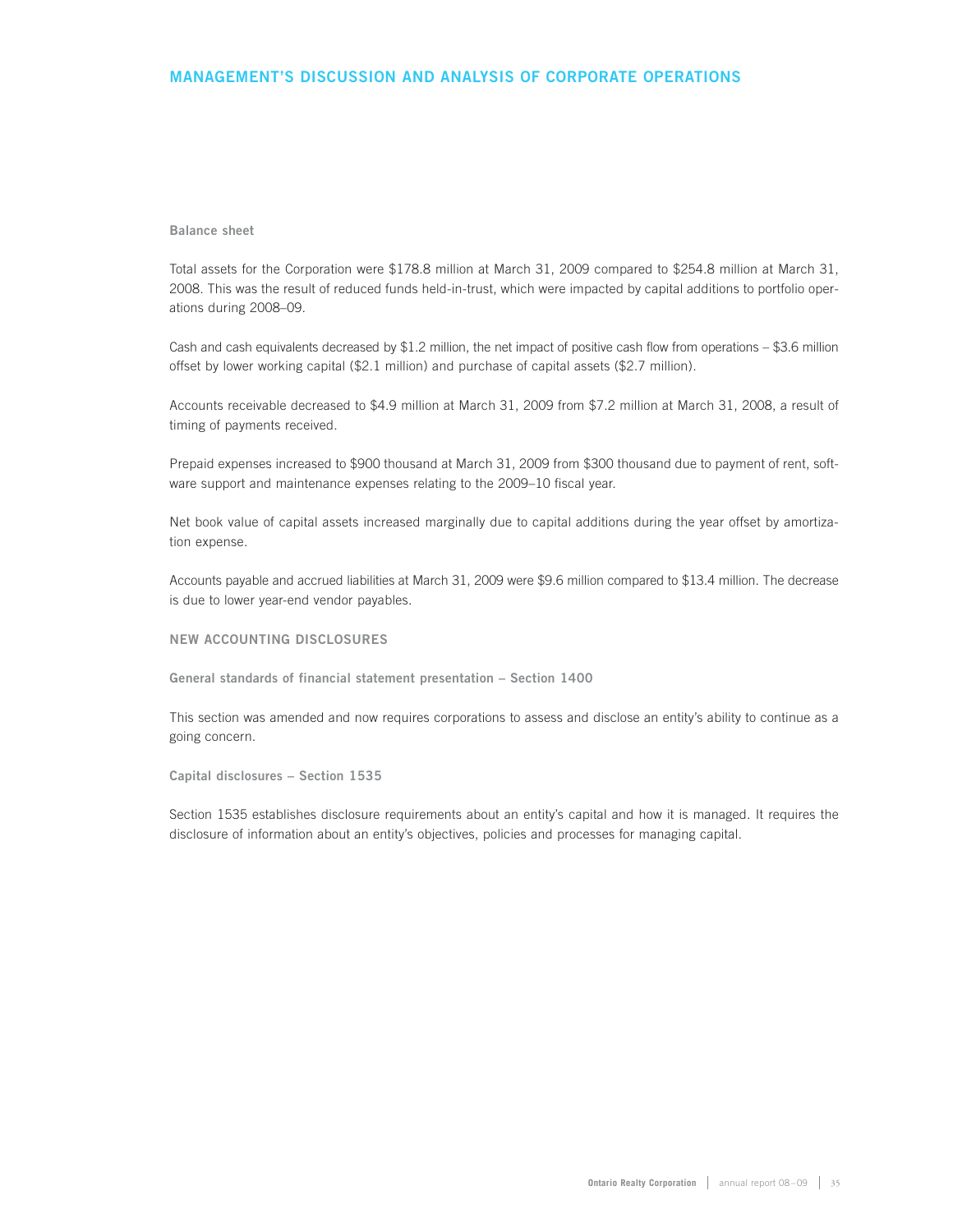## **MANAGEMENT'S DISCUSSION AND ANALYSIS OF CORPORATE OPERATIONS**

**Financial instruments – disclosure – Section 3862 and financial instruments – presentation – Section 3863 which replaces Section 3861 financial instruments – disclosure and presentation** 

Section 3862 requires entities to provide disclosures in their financial statements that enable users to evaluate the significance of financial instruments on the entity's financial position and its performance and the nature and extent and risks arising from financial instruments to which the entity is exposed during the period and at the balance sheet date, and how the entity manages those risks. Section 3863 establishes standards for presentation of financial and non-financial derivatives. It deals with the classification of financial instruments, from the perspective of the issuer, between liabilities and equities, the classification of related interest, dividends, losses and gains, and circumstances in which financial assets and financial liabilities offset. These new sections place increased emphasis on disclosure about the nature and extent of risks arising from financial instruments and how an entity manages those risks.

## **RECENT ACCOUNTING PRONOUNCEMENTS – NOT YET ADOPTED**

**Financial Statement Concepts – Section 1000**

Canadian Institute of Chartered Accountants (CICA) Handbook, Section 1000, "Financial Statement Concepts", has been amended to clarify the criteria for recognition of an asset and the timing of expense recognition. The new requirements are effective for annual financial statements relating to fiscal years beginning on or after October 1, 2008. The Corporation does not expect the adoption of this standard to have a material impact on its financial statements.

#### **Harmonizing of Canadian and International Financial Reporting Standards (IFRS)**

In February 2008, the Accounting Standards Board of the CICA confirmed its strategic plan, which will abandon GAAP and affect a complete convergence to IFRS. The new standards will be effective for year ends commencing January 1, 2011. In February 2009, the Public Sector Accounting Board issued an invitation to comment on the financial reporting to be used by government organizations. It is anticipated that the results of the invitation to comment will determine whether or not the Corporation will be considered a publicly accountable enterprise and be required to adopt IFRS. The Corporation is closely monitoring changes arising from this convergence.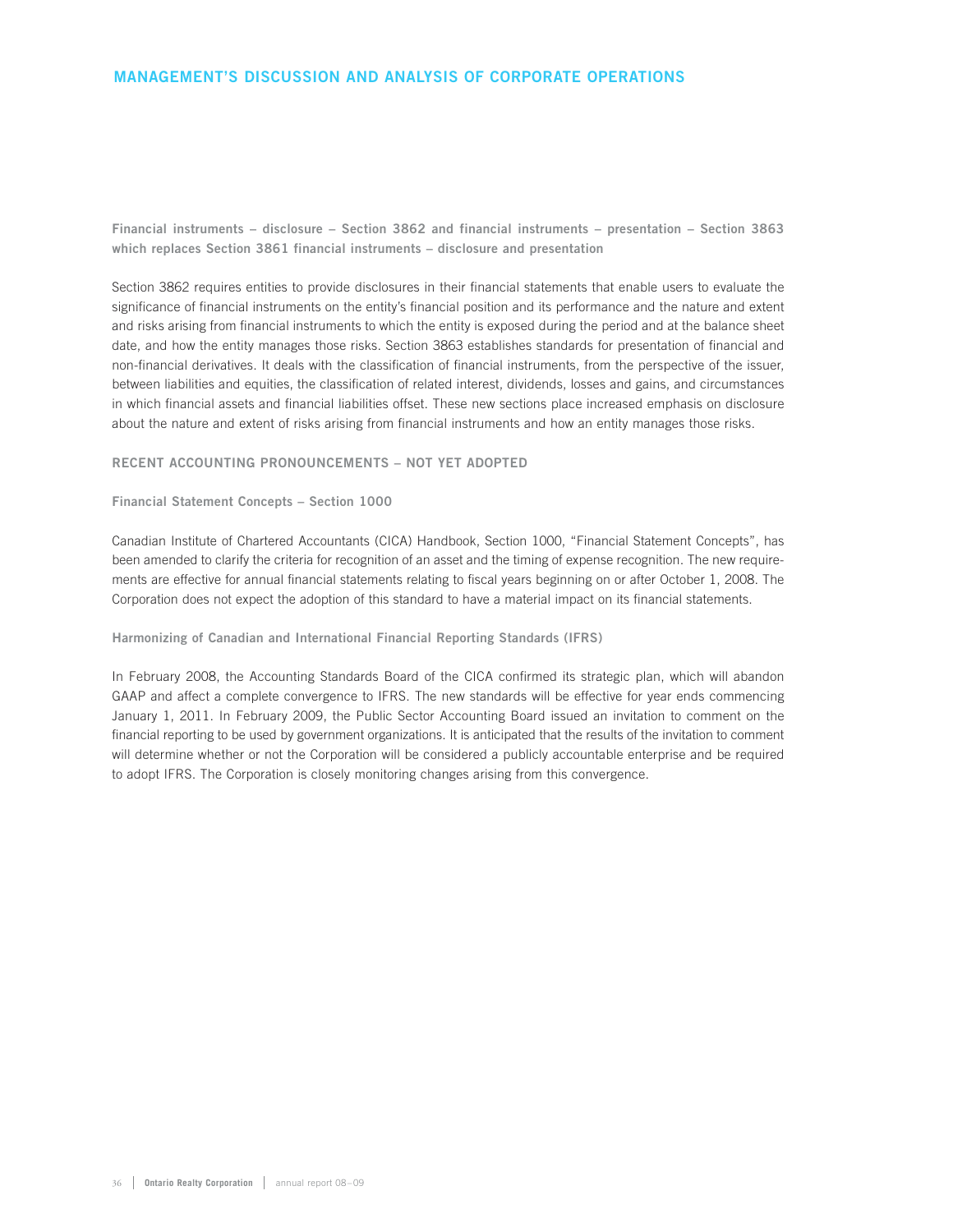The accompanying financial statements of Ontario Realty Corporation have been prepared in accordance with Canadian Generally Accepted Accounting Principles (GAAP) and are the responsibility of management. The preparation of financial statements necessarily involves the use of estimates based on management's judgement, particularly when transactions affecting the current accounting period cannot be finalized with certainty until future periods. The financial statements have been properly prepared within reasonable limits of materiality and in light of information available up to May 21, 2009.

Management maintains a system of internal controls designed to provide reasonable assurance that the assets are safeguarded and that reliable financial information is available on a timely basis. The system includes formal policies and procedures and an organizational structure that provides for appropriate delegation of authority and segregation of responsibilities. An internal audit function independently evaluates the effectiveness of these internal controls on a periodic basis and reports its findings to management and to the Board of Directors.

The Board of Directors is responsible for ensuring that management fulfils its responsibilities for financial reporting and internal controls. The Board of Directors reviews and approves the financial statements.

The financial statements have been audited by the Deputy Auditor General of Ontario. The Deputy Auditor General's responsibility is to express an opinion on whether the financial statements are fairly presented in accordance with GAAP. The Auditor's Report, which appears on page 39, outlines the scope of the Auditor's examination and opinion.

On behalf of Management:

**H.R. Goss** *Chief Financial Officer & Treasurer | Ontario Realty Corporation Dated: May 21, 2009*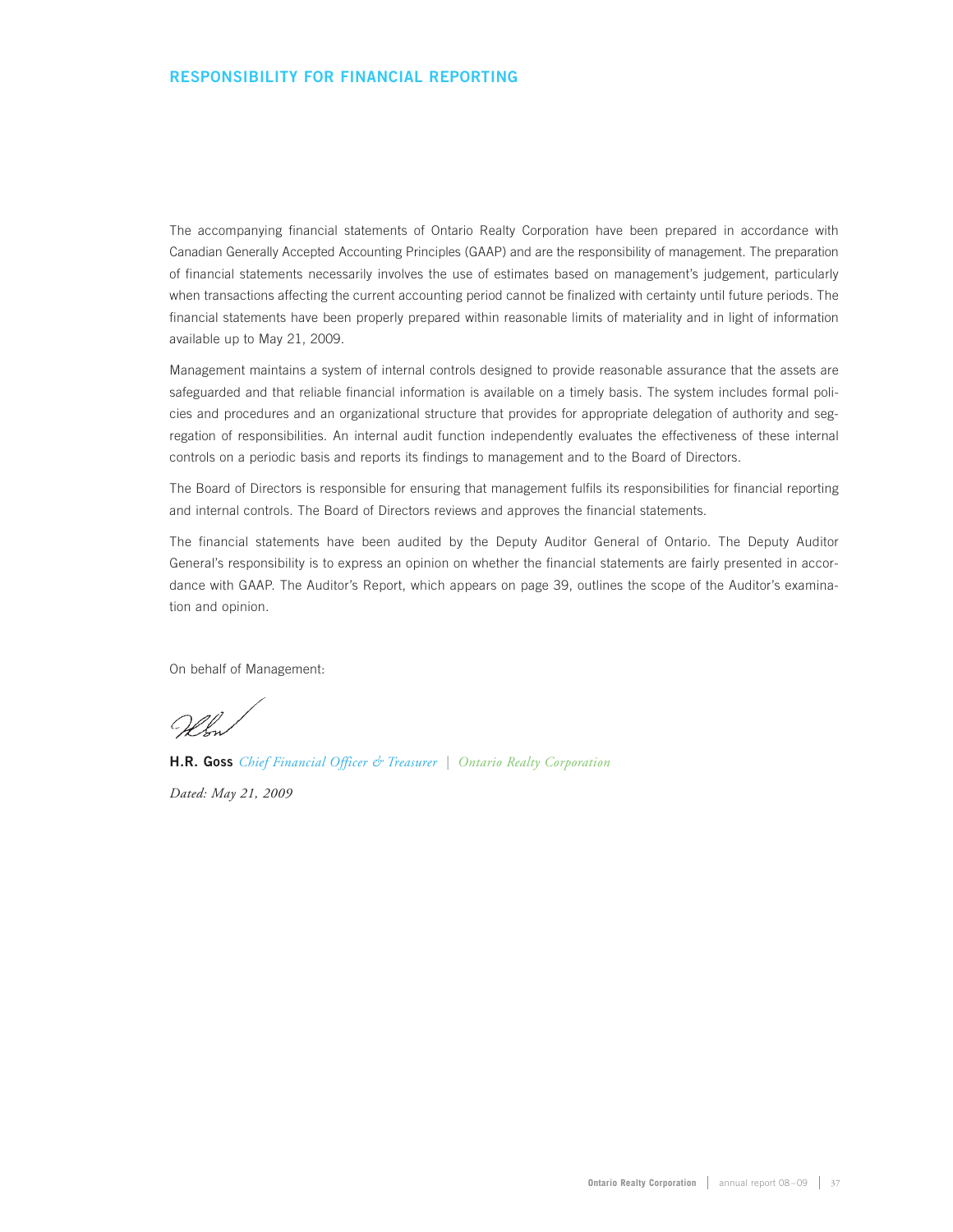## **FINANCIAL STATEMENTS**

## **TABLE OF CONTENTS**

- 39 Auditor's report
- 40 Balance sheet
- 41 Statement of operations and retained earnings
- 42 Statement of cash flows
- 43 Notes to the financial statements

## ONTARIO REALTY CORPORATION

For the year ended March 31, 2009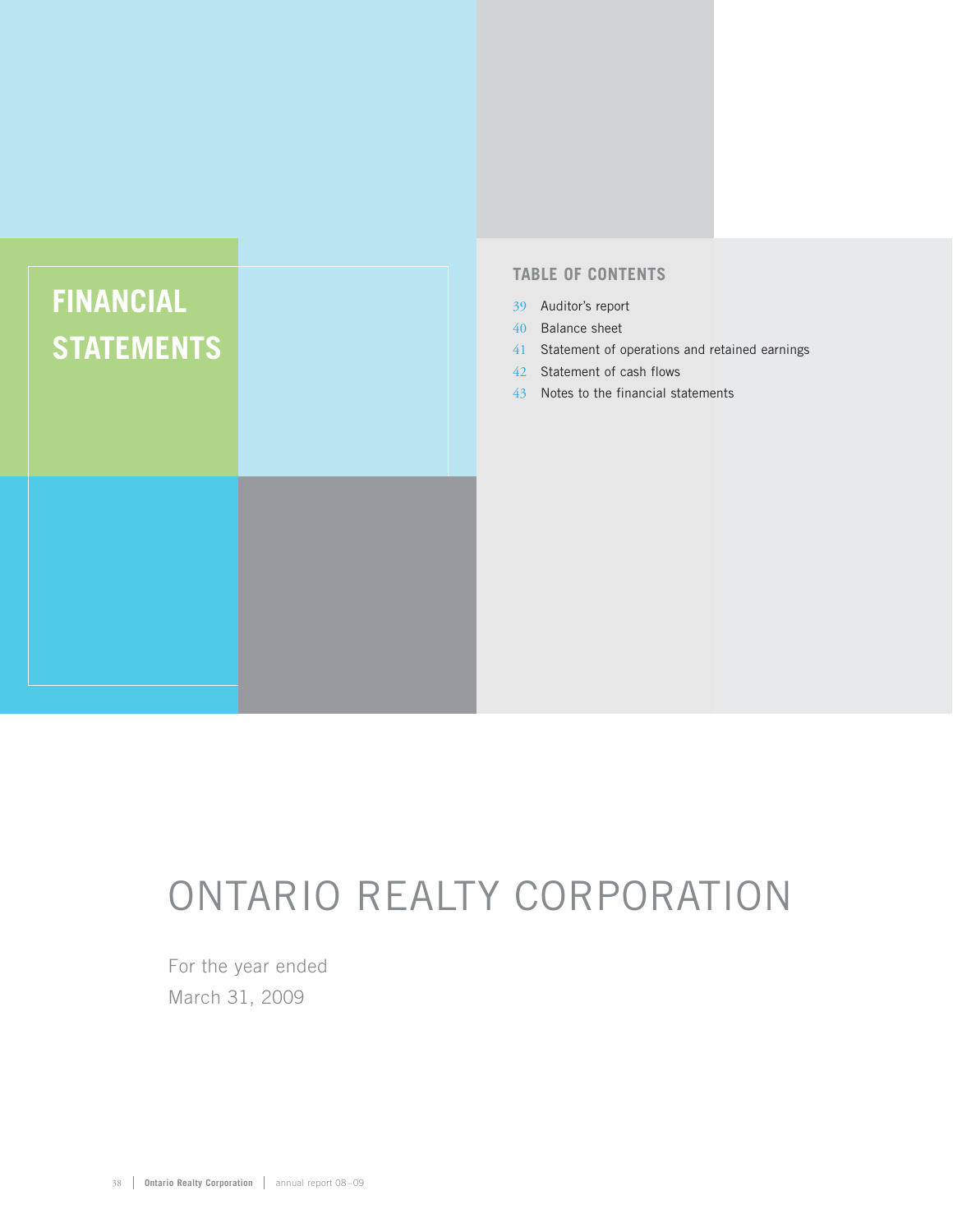## **AUDITOR'S REPORT**



Office of the Auditor General of Ontario Bureau du vérificateur général de l'Ontario

**Auditor's Report**

To the Ontario Realty Corporation, The Minister of Energy and Infrastructure, and to the Minister of Finance

I have audited the balance sheet of the Ontario Realty Corporation as at March 31, 2009 and the statements of operations and retained earnings and of cash flows for the year then ended. These financial statements are the responsibility of the Corporation's management. My responsibility is to express an opinion on these financial statements based on my audit.

I conducted my audit in accordance with Canadian generally accepted auditing standards. Those standards require that I plan and perform an audit to obtain reasonable assurance whether the financial statements are free of material misstatement. An audit includes examining, on a test basis, evidence supporting the amounts and disclosures in the financial statements. An audit also includes assessing the accounting principles used and significant estimates made by management, as well as evaluating the overall financial statement presentation.

In my opinion, these financial statements present fairly, in all material respects, the financial position of the Corporation as at March 31, 2009 and the results of its operations and its cash flows for the year then ended in accordance with Canadian generally accepted accounting principles.

Box 105, 15th Floor 20 Dundas Street West Toronto, Ontario **M5G 2C2** 416-327-2381 fax 416-326-3812

B.P. 105, 15<sup>e</sup> étage 20, rue Dundas ouest Toronto (Ontario) M5G 2C2 416-327-2381 télécopieur 416-326-3812

www.auditor.on.ca

*Toronto, Ontario* **Gary R. Peall, CA**  *May 21, 2009 Deputy Auditor General | Licensed Public Accountant*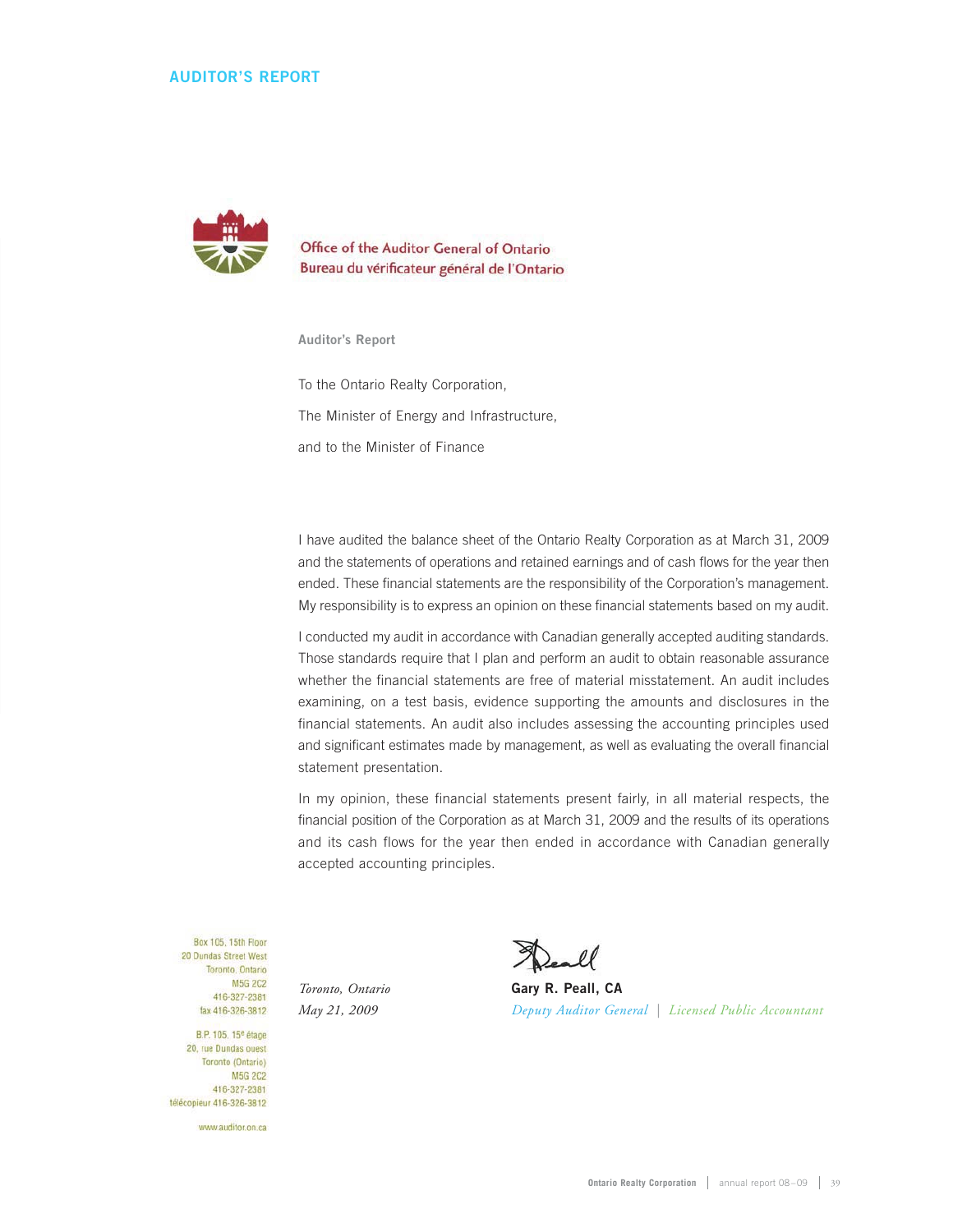(in thousands of dollars)

| As at March 31                                                                                                             | 2009                                             | 2008                                    |
|----------------------------------------------------------------------------------------------------------------------------|--------------------------------------------------|-----------------------------------------|
| <b>ASSETS</b>                                                                                                              |                                                  |                                         |
| <b>Current Assets</b>                                                                                                      |                                                  |                                         |
| Cash and cash equivalents (note 9b, 9c)<br>Accounts receivable (note 9d)<br>Prepaid expenses<br>Due from Province (note 4) | $\frac{1}{2}$<br>40,010<br>4,927<br>906<br>1,018 | $\frac{1}{2}$<br>41,240<br>7,171<br>347 |
|                                                                                                                            | 46,861                                           | 48,758                                  |
| Capital assets (note 5)                                                                                                    | 7,530                                            | 7,463                                   |
| Funds held-in-trust (note 6)                                                                                               | 124,381                                          | 198,625                                 |
|                                                                                                                            | $\frac{1}{2}$<br>178,772                         | $\frac{1}{2}$<br>254,846                |
| <b>LIABILITIES AND RETAINED EARNINGS</b>                                                                                   |                                                  |                                         |
| <b>Current Liabilities</b><br>Accounts payable and accrued Liabilities<br>Provision for severance costs (note 4)           | $\frac{1}{2}$<br>9,598<br>1,018                  | $\frac{1}{2}$<br>13,396                 |
|                                                                                                                            | 10,616                                           | 13,396                                  |
| Funds held-in-trust (note 6)                                                                                               | 124,381                                          | 198,625                                 |
| <b>RETAINED EARNINGS</b>                                                                                                   | 43,775                                           | 42,825                                  |
|                                                                                                                            | 178,772<br>\$                                    | 254,846<br>$\mathfrak{P}$               |
| Commitments (note 7)<br>Contingencies (note 8)                                                                             |                                                  |                                         |

The accompanying summary of significant accounting policies and notes are an integral part of these financial statements.

On behalf of the Board:

Director: Carol Gray *Director*: Gail Kilgour *Ally*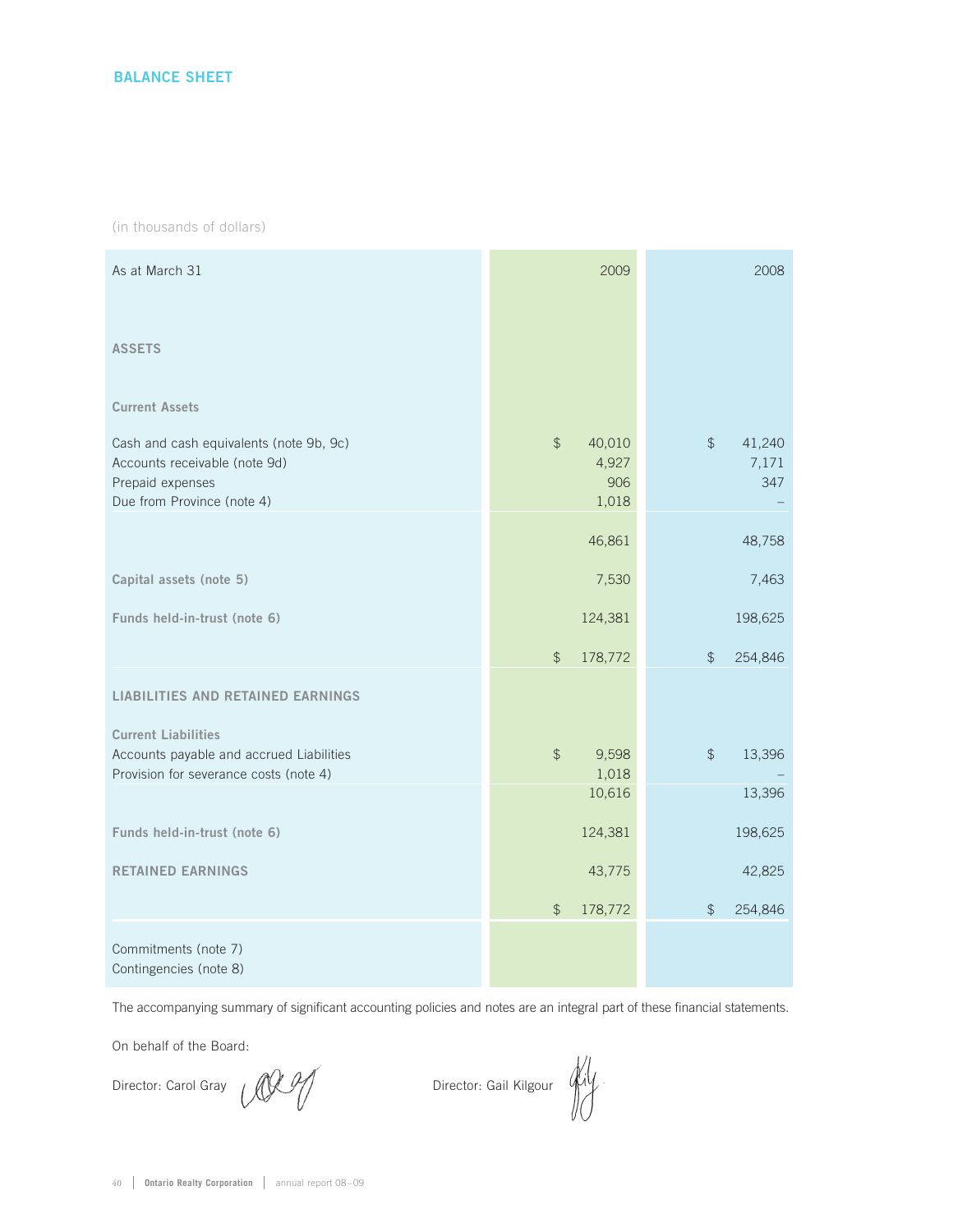## **STATEMENT OF OPERATIONS AND RETAINED EARNINGS**

(in thousands of dollars)

| Year Ended March 31                                                                                                                                                  | 2009                                               | 2008                                     |
|----------------------------------------------------------------------------------------------------------------------------------------------------------------------|----------------------------------------------------|------------------------------------------|
| <b>REVENUE</b>                                                                                                                                                       |                                                    |                                          |
| Management fees (note 9a)<br>Direct recoverable costs (note 9a)<br>Expense reimbursements - in lieu of fees (note 9a)<br>Bank interest and other income (note 9c)    | 33,835<br>$\frac{1}{2}$<br>18,306<br>14,085<br>684 | 38,127<br>\$<br>6,362<br>14,085<br>1,691 |
|                                                                                                                                                                      | 66,910                                             | 60,265                                   |
| <b>EXPENSES</b>                                                                                                                                                      |                                                    |                                          |
| Salaries and benefits (notes 4, 9e and 10)<br>Direct operating expenses (note 9f)<br>Amortization                                                                    | 39,885<br>23,473<br>2,602                          | 35,440<br>21,427<br>2,698                |
|                                                                                                                                                                      | 65,960                                             | 59,565                                   |
| <b>NET EXCESS OF REVENUE OVER EXPENSES</b><br><b>BEFORE SEVERANCE COST</b><br>Provision for severance costs (note 4)<br>Future recoveries from the Province (note 4) | 950<br>1,018<br>(1,018)                            | 700                                      |
| NET EXCESS OF REVENUE OVER EXPENSES<br>RETAINED EARNINGS, BEGINNING OF YEAR                                                                                          | 950<br>42,825                                      | 700<br>42,125                            |
| RETAINED EARNINGS, END OF YEAR                                                                                                                                       | $\frac{1}{2}$<br>43,775                            | 42,825<br>$\mathfrak{P}$                 |
|                                                                                                                                                                      |                                                    |                                          |

The accompanying summary of significant accounting policies and notes are an integral part of these financial statements.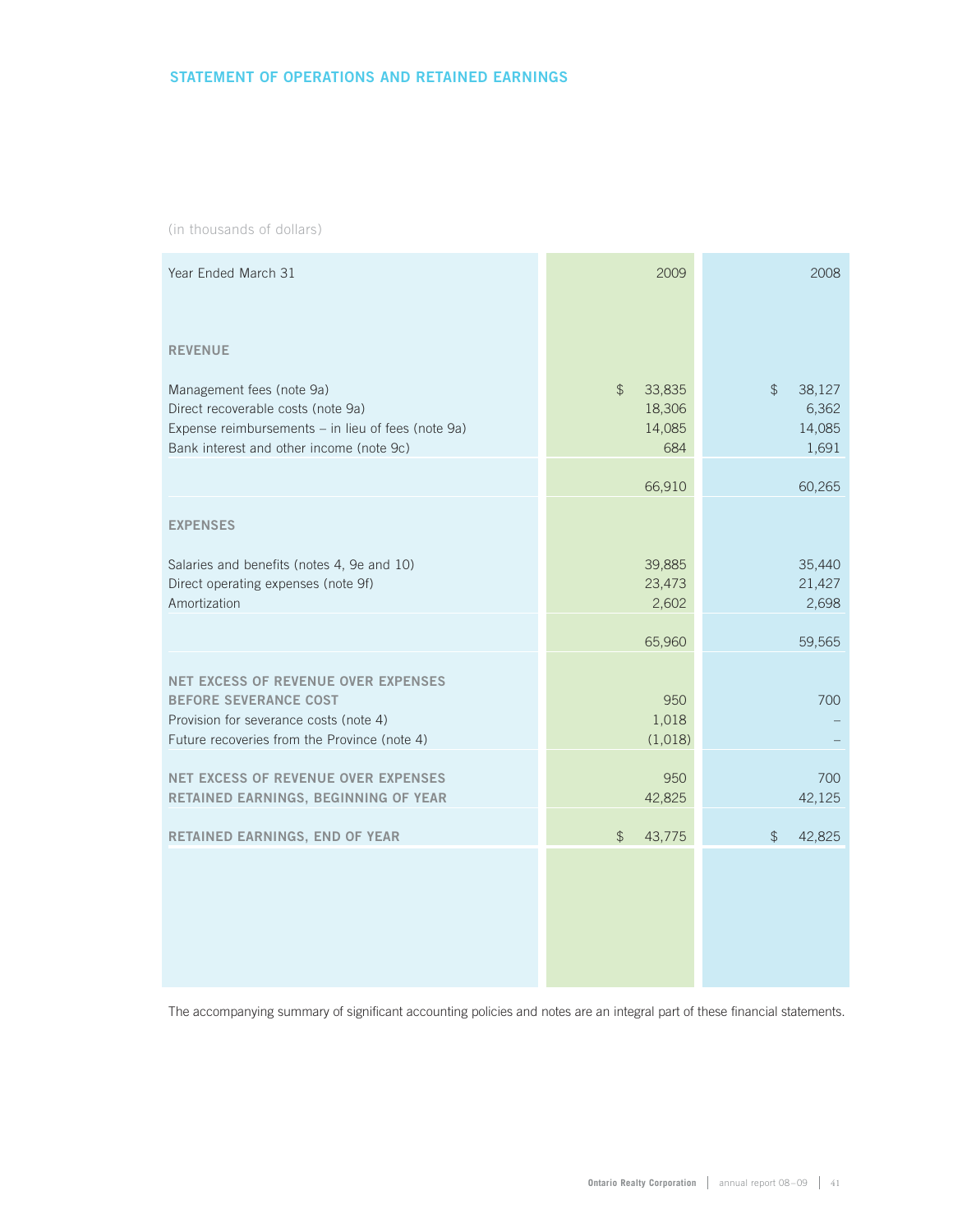(in thousands of dollars)

| Year Ended March 31                                                                                                                                                      | 2009                                              | 2008                                   |
|--------------------------------------------------------------------------------------------------------------------------------------------------------------------------|---------------------------------------------------|----------------------------------------|
| <b>CASH FLOWS FROM OPERATING ACTIVITIES</b>                                                                                                                              |                                                   |                                        |
| Net excess of revenue over expenses<br>Adjustments for:<br>Amortization<br>Provision (recovery) for severance costs (note 4)<br>Future recoveries from Province (note 4) | $\frac{1}{2}$<br>950<br>2,602<br>1,018<br>(1,018) | 700<br>$\mathfrak{D}$<br>2,698<br>(12) |
| Changes in non-cash working capital                                                                                                                                      | 3,552                                             | 3,386                                  |
| Decrease (increase) in accounts receivable<br>(Increase) decrease in prepaid expenses<br>(Decrease) increase in accounts payable and accrued liabilities                 | 2,244<br>(559)<br>(3,798)<br>1,439                | (3,847)<br>368<br>4,883<br>4,790       |
| <b>CASH FLOWS FROM INVESTING ACTIVITIES:</b>                                                                                                                             |                                                   |                                        |
| Purchase of capital assets (note 5)                                                                                                                                      | (2,669)                                           | (6,309)                                |
| <b>CASH FLOWS FROM FINANCING ACTIVITIES:</b>                                                                                                                             |                                                   |                                        |
| Severance payments made during the year and<br>previously provided for                                                                                                   | $\frac{1}{2}$                                     | \$<br>(34)                             |
| Net change in cash and cash equivalents<br>Cash and cash equivalents, beginning of year                                                                                  | (1,230)<br>41,240                                 | (1, 553)<br>42,793                     |
| Cash and cash equivalents, end of year                                                                                                                                   | 40,010<br>$\mathcal{P}$                           | 41,240<br>$\frac{1}{2}$                |
|                                                                                                                                                                          |                                                   |                                        |
|                                                                                                                                                                          |                                                   |                                        |

The accompanying summary of significant accounting policies and notes are an integral part of these financial statements.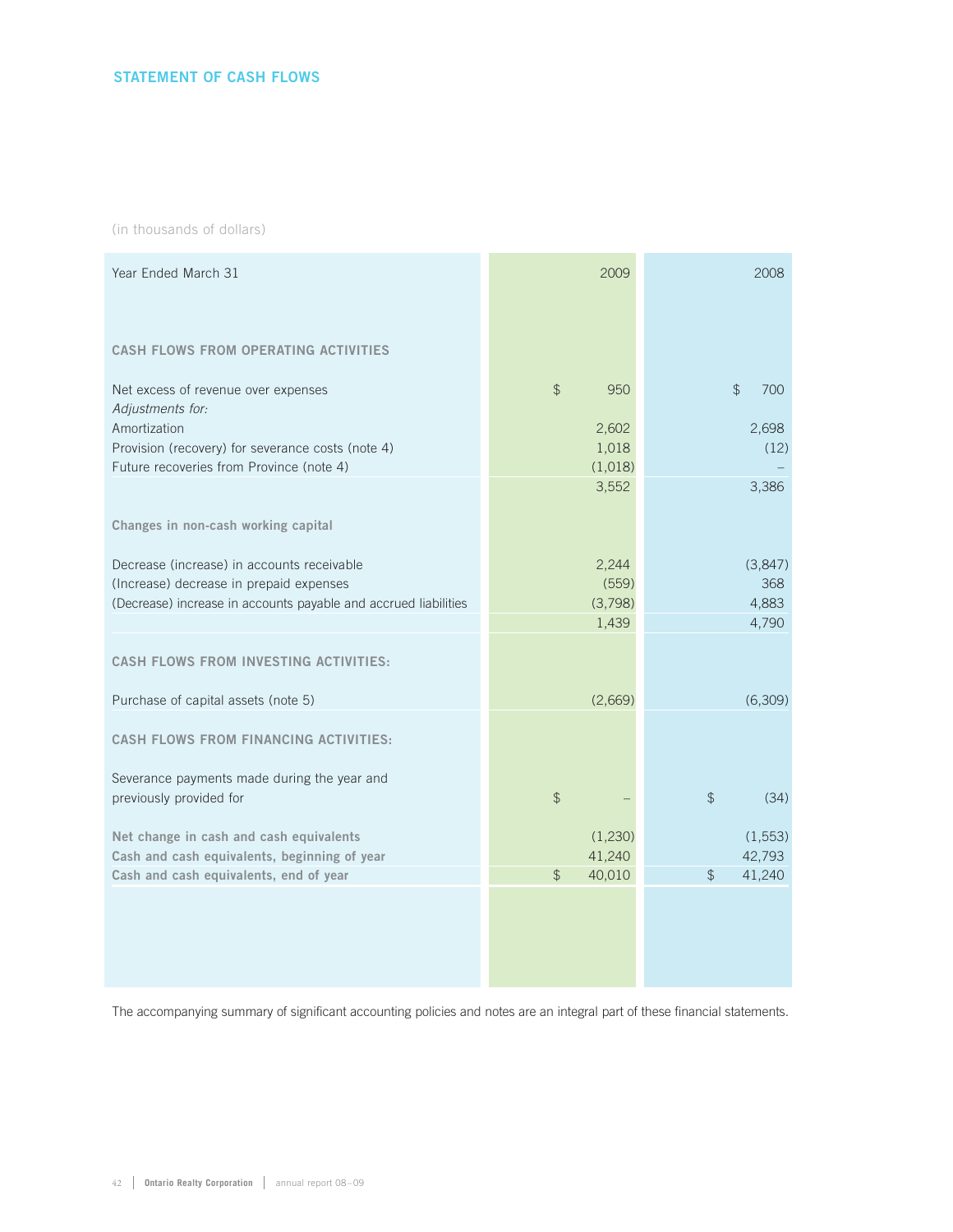(in thousands of dollars)

#### **NATURE OF THE CORPORATION**

Ontario Realty Corporation (the Corporation) was established under the Capital Investment Plan Act 1993 (the Act) as a Crown Corporation of the Province of Ontario (the Province). The Province has delegated authority to the Corporation under subsections 6(1), 8(1) and 8(2) of the Ministry of Government Services Act to acquire, hold and, with approval, dispose of property for government and government-related agencies. As a Crown Corporation and operational enterprise agency of the Province, the Corporation is exempt from income taxes. The Corporation reports to the Minister of Energy and Infrastructure.

The Corporation is accountable to the Province and provides property management, real estate and project management services to ministries and agencies of the Ontario government that directly own assets or require the Corporation's real estate services. The Corporation manages 49.2 million rentable square feet (38.7 million owned by the Province and 10.5 million leased from the private sector), as well as 100,602 acres of land owned by the Province.

#### **1. SUMMARY OF SIGNIFICANT ACCOUNTING POLICIES**

These financial statements are prepared in accordance with Canadian Generally Accepted Accounting Principles (GAAP) applicable to a 'going concern', which assume that the Corporation will continue operation for the foreseeable future and will be able to realize its assets and discharge its liabilities in the normal course of operations.

Management regularly reviews and considers the current and forecast activities of the Corporation in order to satisfy itself as to the viability of operations. These ongoing reviews include current and future business opportunities, customer and supplier exposure and forecast of cash requirements and balances. Based on these evaluations management considers that the Corporation is able to continue as a going concern.

Significant accounting policies followed in the preparation of these financial statements are:

**a) Revenue** 

Fees, expense reimbursement and direct recoverable costs are recognized as revenue when services are provided or the related expenses are incurred and collection is reasonably assured.

**b) Cash and cash equivalents**

Cash and cash equivalents consist of cash-on-hand, current bank accounts, and short-term investments, if any, with terms to maturity of less than 90 days.

#### **c) Use of estimates**

The preparation of financial statements in accordance with Canadian GAAP requires management to make estimates and assumptions that affect the reported amounts of assets and liabilities at the date of the financial statements, and the reported amounts of revenue and expenses during the reporting period. Actual results could differ from management's best estimates as additional information becomes available in the future.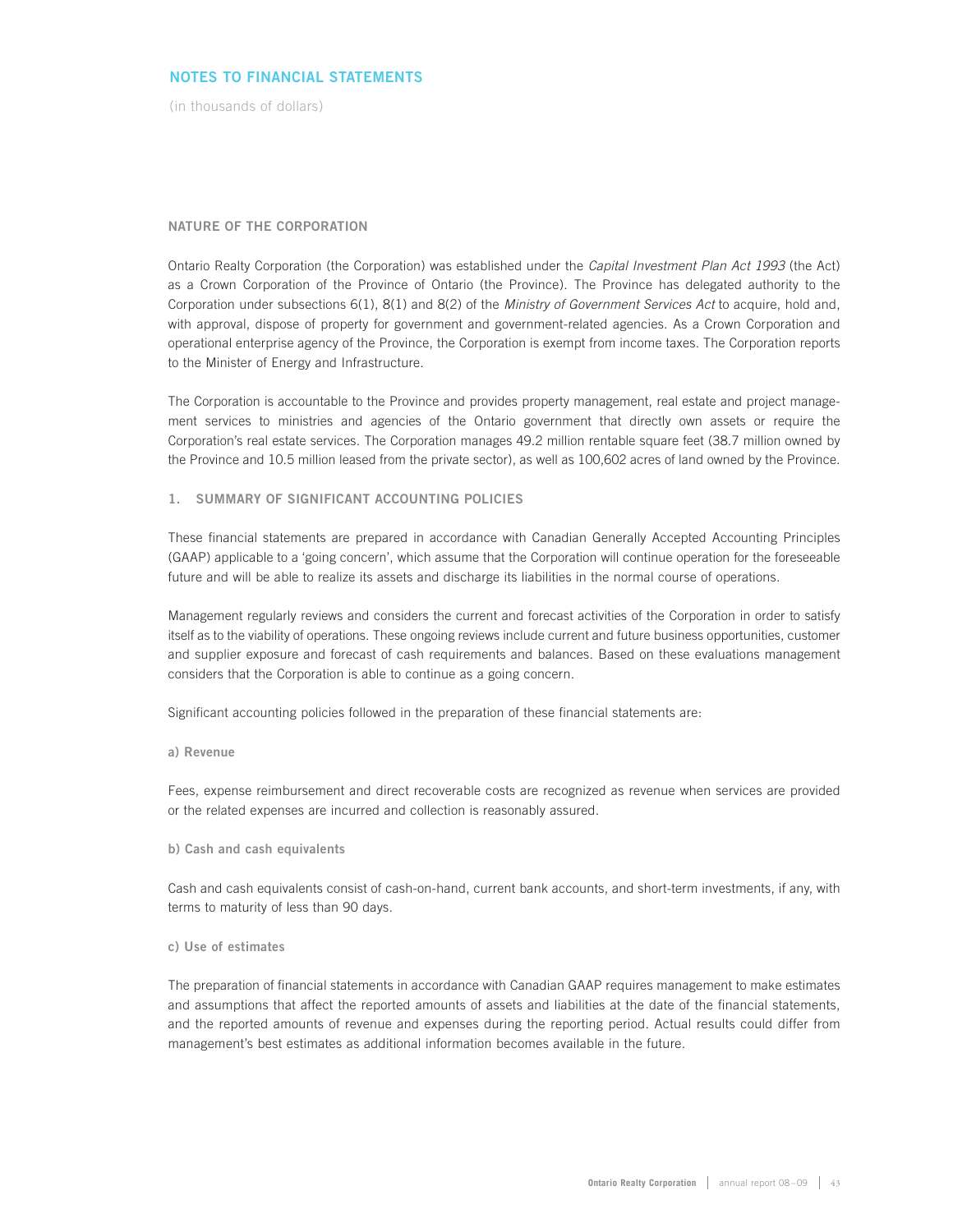(in thousands of dollars)

## **d) Capital assets**

Capital assets in excess of one thousand dollars with a future useful life beyond the current year are capitalized at cost. They are amortized on a straight-line basis over their estimated useful lives as follows:

| Computer hardware and software           | 3 years        |
|------------------------------------------|----------------|
| Custom software                          | 5 years        |
| Furniture, fixtures and office equipment | 3 years        |
| Leasehold improvements                   | $5 - 10$ vears |

**e) Employee pension plans**

Until November 29, 2001, the Corporation provided pension benefits to its classified full-time employees through participation in the Public Service Pension Fund and the Ontario Public Service Employees' Pension Fund, which are multiemployer defined benefit pension plans.

Effective November 30, 2001, amendments to the Capital Investment Plan Act 1993 stipulated that the Corporation's employees were no longer part of the Ontario Public Service. Employees who had participated in the Public Service Pension Fund or the Ontario Public Service Employees' Pension Fund continued, from November 30, 2001, as participants in the Public Service Pension Fund. This plan is a multiemployer defined benefit pension plan, established by the Province. This plan is accounted for as a defined contribution plan.

Regular full-time employees hired after November 29, 2001 participate in a mandatory defined contribution pension and savings plan administered by a third-party administrator. The Corporation matches employees' mandatory contributions.

The pension expense represents the Corporation's contributions to the plans during the year.

**f) Financial Instruments, recognition and measurement**

The following is a summary of the accounting model the Corporation has elected to apply to each of its significant categories of financial instruments outstanding at March 31, 2009:

| Cash and cash equivalents                 | Held-for-trading            |
|-------------------------------------------|-----------------------------|
| Accounts receivable and due from Province | Loans and receivables       |
| Accounts payable and accrued liabilities  | Other financial liabilities |

The carrying amounts of cash and cash equivalents, accounts receivable, due from Province, accounts payable and accrued liabilities approximate their fair values because of the short-term maturity of these instruments.

Transaction costs related to financial instruments classified as held-for-trading, loans and receivables and other financial liabilities are expensed as incurred.

The Corporation does not enter into any hedges and it does not have any financial instruments classified as available-for-sale, therefore, no comprehensive income is recorded.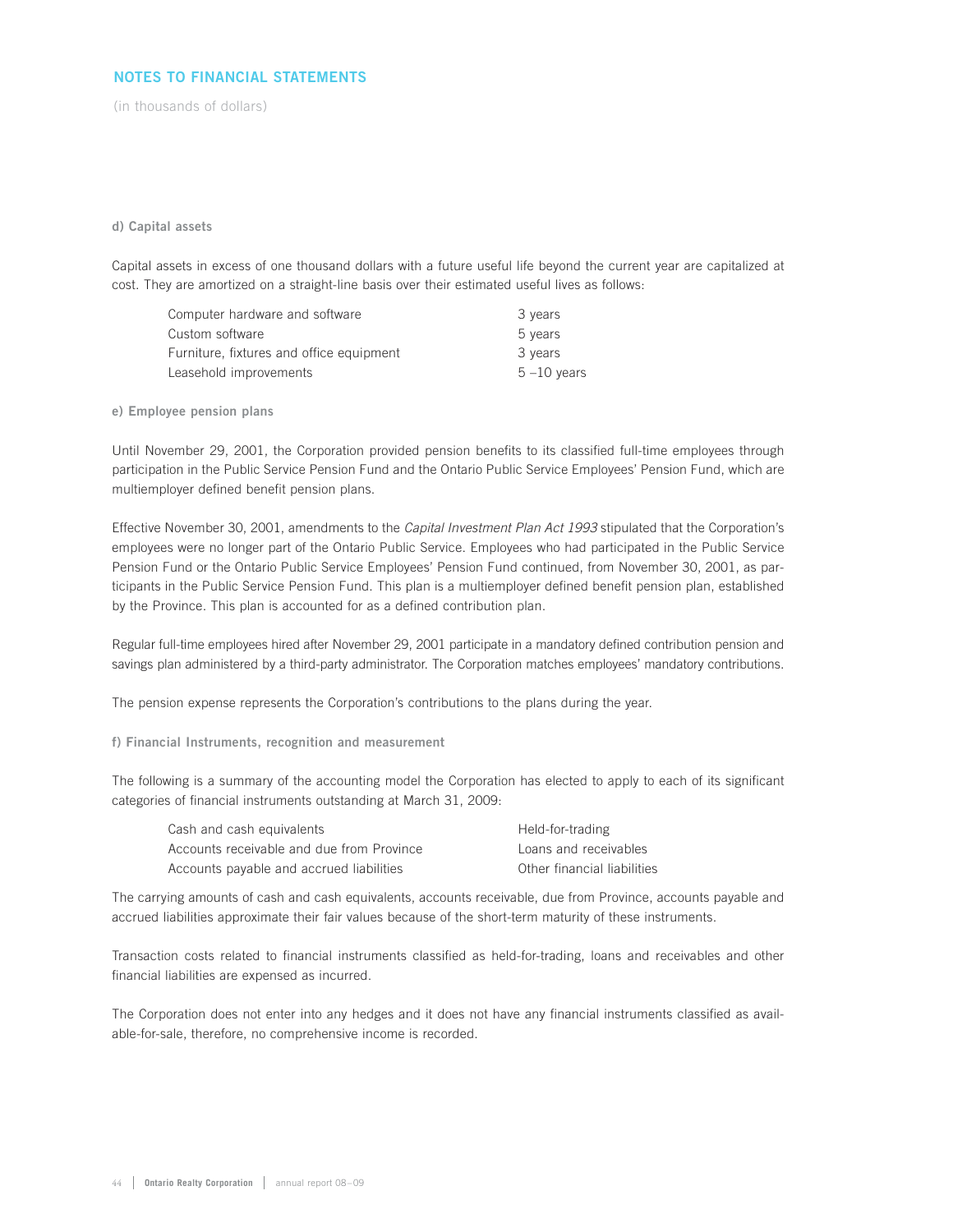(in thousands of dollars)

#### **2. NEW ACCOUNTING DISCLOSURES**

**General standards of financial statement presentation – Section 1400**

This section was amended and now requires Corporations to assess and disclose an entity's ability to continue as a going concern (Note 1).

**Capital disclosures – Section 1535**

Section 1535 establishes disclosure requirements about an entity's capital and how it is managed. It requires the disclosure of information about an entity's objectives, policies and processes for managing capital (Note 12).

**Financial instruments – disclosure – Section 3862 and financial instruments – presentation Section 3863 which replaces Section 3861 financial instruments – disclosure and presentation** 

Section 3862 requires entities to provide disclosures in their financial statements that enable users to evaluate the significance of financial instruments on the entity's financial position and its performance, and the nature and extent and risks arising from financial instruments to which the entity is exposed during the period and at the balance sheet date and how the entity manages those risks. Section 3863 establishes standards for presentation of financial and nonfinancial derivatives. It deals with the classification of financial instruments, from the perspective of the issuer, between liabilities and equities, the classification of related interest, dividends, losses and gains, and circumstances in which financial assets and financial liabilities offset. These new sections place increased emphasis on disclosure about the nature and extent of risks arising from financial instruments and how an entity manages those risks. The adoption of these standards has resulted in increased note disclosures in the Corporation's financial statements (Note 11).

**Credit risk and fair value of financial assets and liabilities – EIC 173**

The guidance clarified that both an entity's own credit risk and the credit risk of the counterparties (such as financial institutions, suppliers and customers) should be taken into account in determining both the fair value of financial assets and liabilities including derivatives instruments. The guidance is applicable to fiscal periods ending on or after January 20, 2009. The Corporation has evaluated the new EIC and determined that the adoption of the new requirement did not have a material impact on the Corporation's financial statements as at March 31, 2009.

## **3. RECENT ACCOUNTING PRONOUNCEMENTS**

**Financial Statement Concepts – Section 1000**

Canadian Institute of Chartered Accountants (CICA) Handbook Section 1000 "Financial Statement Concepts" has been amended to clarify the criteria for recognition of an asset and the timing of expense recognition. The new requirements are effective for annual financial statements relating to fiscal years beginning on or after October 1, 2008. The Corporation does not expect the adoption of this standard to have a material impact on its financial statements.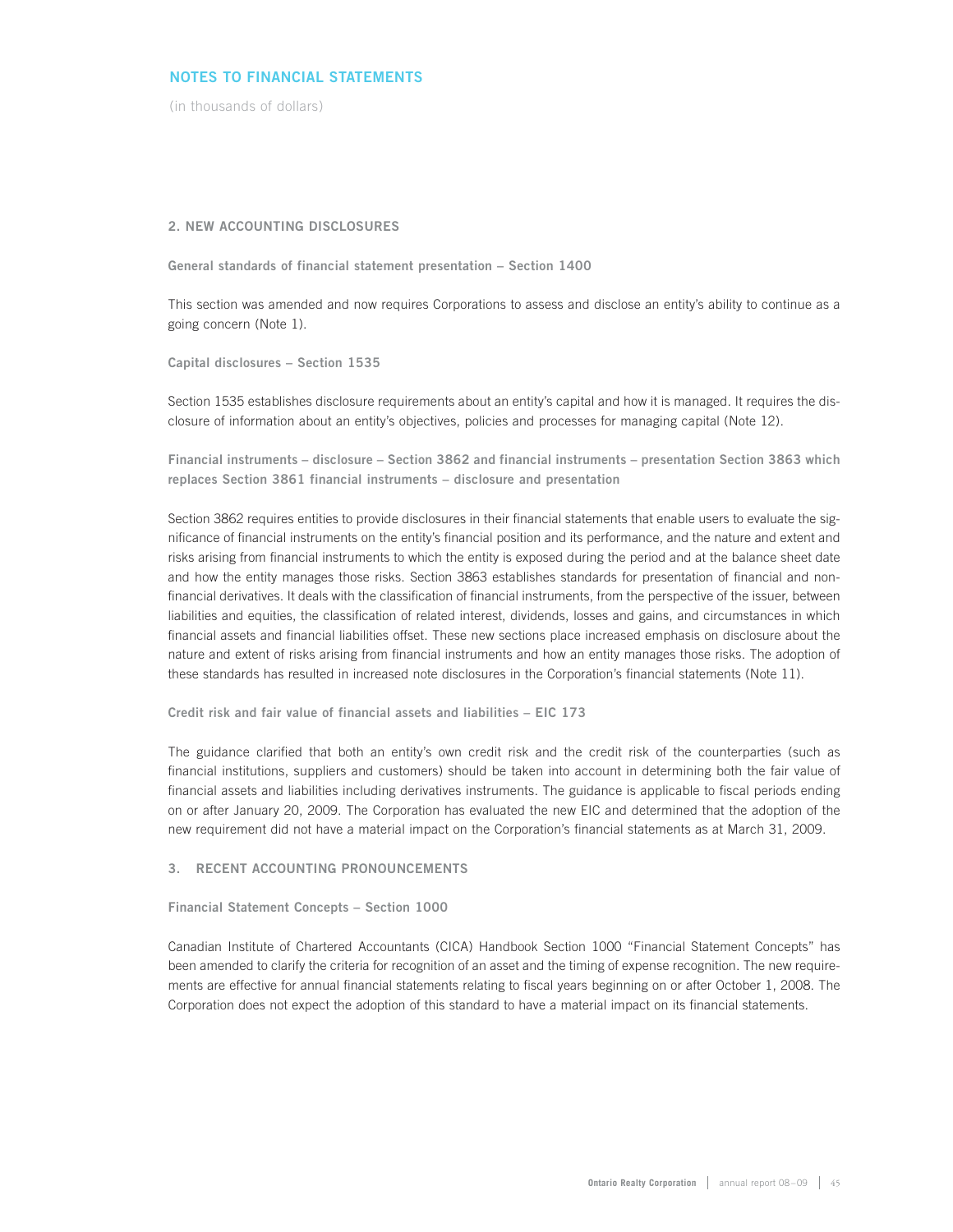(in thousands of dollars)

**Harmonizing of Canadian and International Financial Reporting Standards (IFRS)**

In February 2008, the Accounting Standards Board of the CICA confirmed its strategic plan, which will abandon Canadian GAAP and affect a complete convergence to International Financial Reporting Standards (IFRS). The new standards will be effective for year-ends commencing January 1, 2011. In February 2009, the Public Sector Accounting Board issued an invitation to comment on the financial reporting to be used by government organizations. It is anticipated that the results of the invitation to comment will determine whether or not the Corporation will be considered a publicly accountable enterprise and be required to adopt IFRS. The Corporation is closely monitoring changes arising from this convergence.

## **4. SEVERANCE COSTS**

During fiscal 2008–09, the Corporation approved a new organizational structure, a result of contracting out its entire province-wide property and land management services. When completed it is estimated the Corporation will incur \$1,018 in staff severance costs associated with the reorganization, with payouts commencing in 2010. All associated severance costs will be recovered from Ministry of Energy and Infrastructure (MEI).

The Corporation also incurred other employee severance costs totalling \$69 (2007 – \$871) that are included in salaries and benefits expenses in the Statement of Operations and Retained Earnings.

## **5. CAPITAL ASSETS**

Capital assets consist of the following:

| March 31                |                         |                          |               | 2009        | 2008     |
|-------------------------|-------------------------|--------------------------|---------------|-------------|----------|
|                         |                         | Accumulated              | Net Book      |             | Net Book |
|                         | Cost                    | Amortization             |               | Value       | Value    |
| Computer hardware       |                         |                          |               |             |          |
| and software            | $\mathfrak{P}$<br>8,333 | $\frac{1}{2}$<br>6,872   | $\mathcal{P}$ | \$<br>1,461 | 2,205    |
| Custom software         | 8,057                   | 7,327                    |               | 730         | 1,064    |
| Furniture, fixtures and |                         |                          |               |             |          |
| office equipment        | 992                     | 820                      |               | 172         | 134      |
| Leasehold improvements  | 8,809                   | 3,642                    |               | 5,167       | 4,060    |
|                         | 26,191<br>\$            | $\mathfrak{P}$<br>18,661 | $\mathcal{F}$ | \$<br>7,530 | 7,463    |
|                         |                         |                          |               |             |          |

During the year ended March 31, 2009, capital assets were acquired at an aggregate cost of \$ 2,669 (2008 – \$6,309). Included in computer hardware and software is \$226 (2008 – \$1,691) not amortized as assets were not in use at March 31, 2009.

## **6. FUNDS HELD IN TRUST**

The Corporation maintains several operating bank accounts and one short-term investment account, which it holds "in trust" and administers on behalf of the Province. They relate directly to the operation of several provinciallyowned and leased properties, or services provided to other ministries or agencies of the Province. The funds held in trust for the Province are \$124,381 (2008 – \$198,418).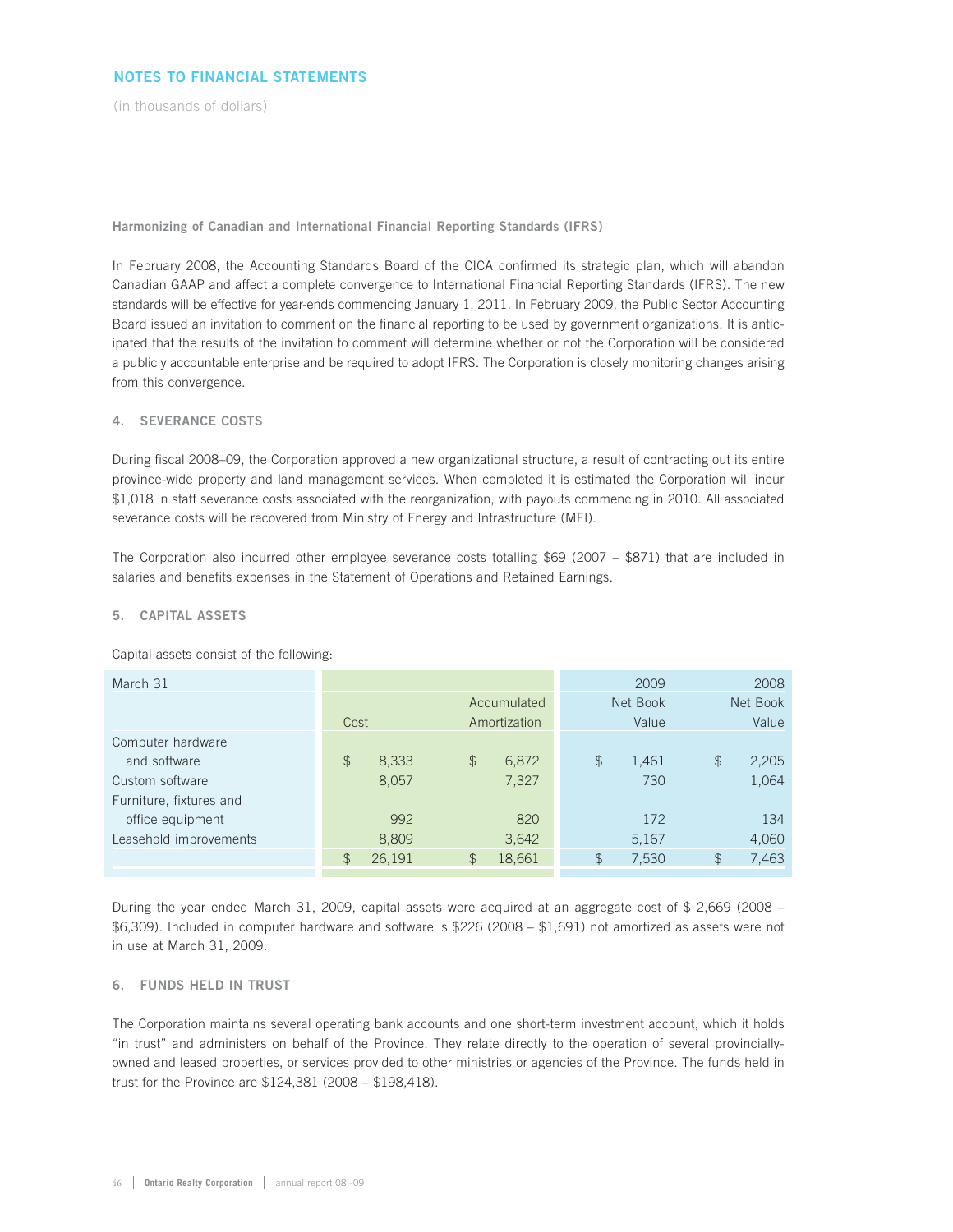(in thousands of dollars)

## **7. COMMITMENTS**

Operating leases are expensed in accordance with terms of the lease agreements. Under the terms of operating leases for the Corporation's office space and vehicles, the Corporation is committed to future rental payments as follows:

| For the year ending March 31 |               |        |
|------------------------------|---------------|--------|
| 2010                         | \$            | 2,989  |
| 2011                         |               | 2,780  |
| 2012                         |               | 2,844  |
| 2013                         |               | 2,859  |
| 2014                         |               | 2,859  |
| Thereafter                   |               | 12,496 |
|                              | $\mathcal{L}$ | 26,827 |
|                              |               |        |

#### **8. CONTINGENCIES**

During the ordinary course of its business, as an agent of the Ontario Government, the Corporation is occasionally involved in litigation proceedings. As such, the Corporation is entitled to be indemnified against all liabilities properly incurred in the course of exercising its actual authority on behalf of the Ontario Government. It is management's opinion that damages for which the Corporation may become responsible, if any, will be indemnified by the Ontario Government and will therefore not have a material effect on the financial position or results of operations of the Corporation.

## **9. RELATED PARTY TRANSACTIONS**

**a)** The Corporation is economically dependant on the Province as all of the revenue received from the Province for the provision of services are under the control of MEI.

The Corporation's prime sources of revenue are:

**i. Management fees**

Market-based fees are charged for services provided for Property and Asset Management, and Project Management that are based on a percentage of project costs, related to MEI owned assets.

**ii. Expense reimbursement – In lieu of fees**

Pending the implementation of a full fee structure, corporate costs incurred by the Corporation (third party leases, negotiation services, financial services, legal, corporate communications and human resource services) are funded by the Province as an annual allocation along with the administration costs associated with the sale and acquisition of properties on behalf of the ministries.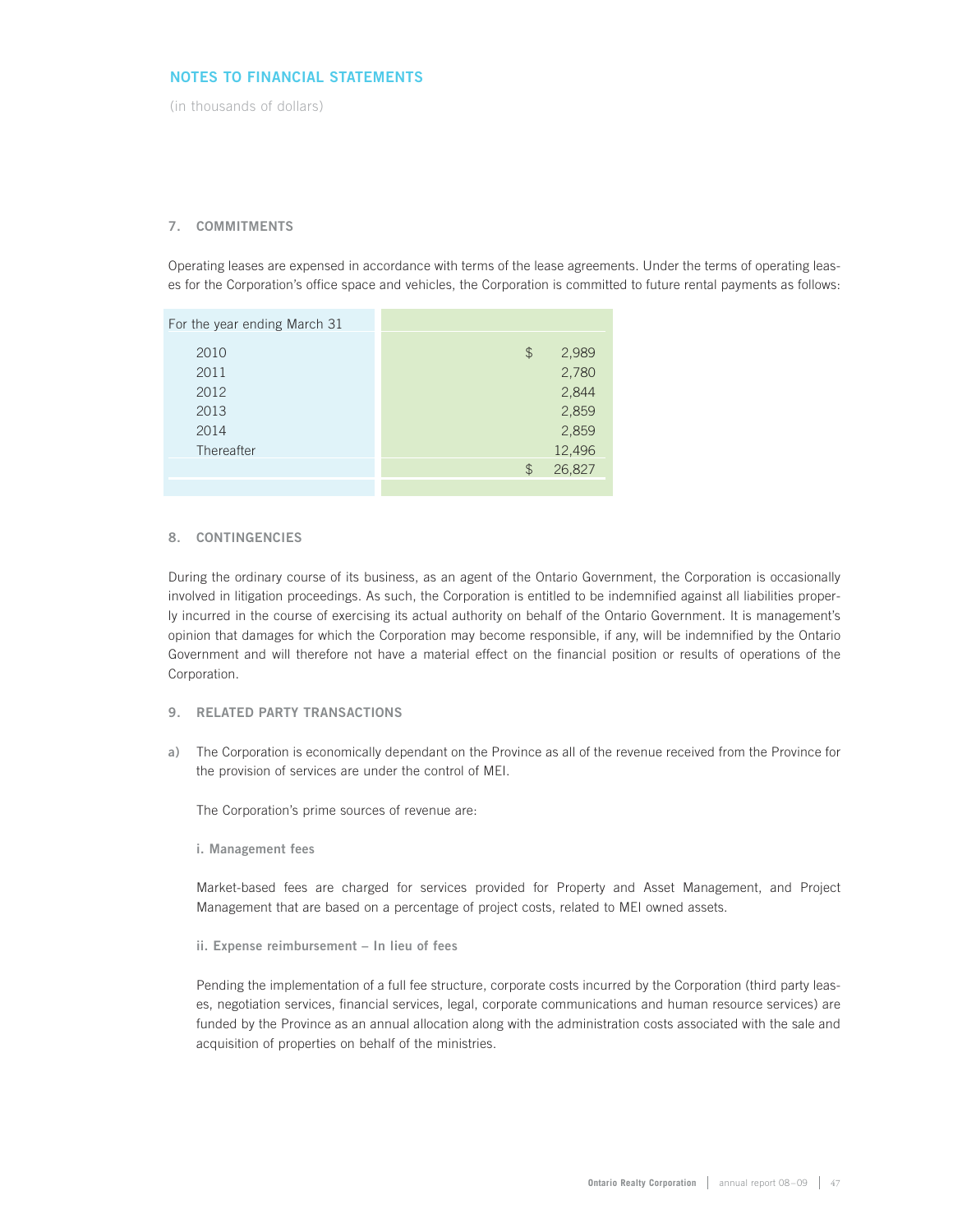(in thousands of dollars)

**iii. Direct recoverable costs**

In the North and East regions, the Corporation's staff co-ordinate and provide direct building operating and maintenance services in support of the portfolio. These costs are directly recoverable from MEI and funded from the operating and maintenance rental payments under accommodation agreements. In addition, out-of-pocket expenses associated with special projects undertaken on behalf of MEI and ministries were also recovered.

- **b)** The Capital Investment Plan Act requires that any surplus funds shall, upon the instructions of the Minister of Finance, be paid to the Consolidated Revenue Fund of the Province of Ontario. In determining the amount payable, if any, the Minister of Finance shall ensure that the payment will not impair the Corporation's ability to pay its liabilities, to meet its obligations as they become due or to fulfil its contractual commitments. No such instructions have been received from the Minister of Finance.
- **c)** The Capital Investment Plan Act requires that all short-term investments be invested with the Ontario Financing Authority (OFA), a Crown Corporation of the Province, unless the Minister of Finance agrees otherwise. Shortterm investments of \$33,354 (2008 – \$35,975), invested by the OFA, are included in cash and cash equivalents in the Balance Sheet and interest earned on these investments of \$513 (2008 – \$1,316) is included in bank interest and other income in the Statement of Operations and Retained Earnings.
- **d)** The Corporation's accounts receivable include \$4,879 (2008 \$7,091) from MEI and other ministries.
- **e)** Only classified full-time employees hired prior to November 30, 2001, who have more than ten years pensionable service upon retirement, are entitled to post-retirement non-pension benefits. The cost of these post-retirement non-pension employee benefits is paid by the Province and is not included in the Statement of Operations and Retained Earnings.
- **f)** The Corporation's direct operating expenses include accommodation costs of \$2,536 (2008 \$1,518) charged by MEI's General Real Estate Portfolio.
- **g)** As a result of the Corporation's relationship with the Province of Ontario, other related party transactions also exist and have been disclosed in the following note to the financial statements.
	- Funds Held in Trust (Note 6)
	- Severance costs (Note 4)
- **h)** The above related party transactions are in the normal course of operations and are measured at the exchange value (the amount of consideration established and agreed to by the related parties), which approximates the arm's length equivalent value for services rendered.

## **10. PENSION PLANS**

The Corporation's required contributions to the pension plans (see note 1e) for the year ended March 31, 2009 were \$1,642 (2008 – \$1,404) and are included in salaries and benefits in the Statement of Operations and Retained Earnings.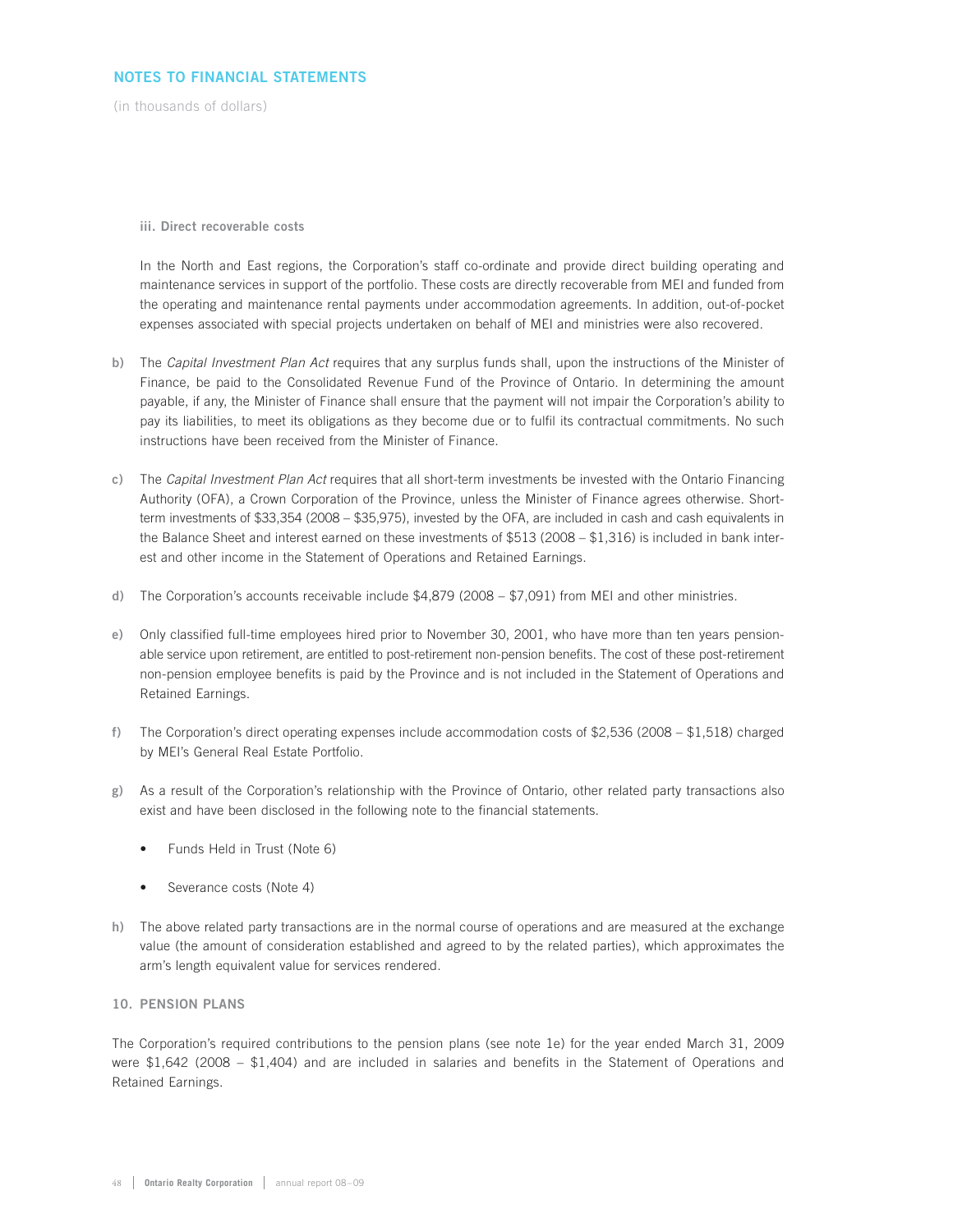(in thousands of dollars)

#### **11. FINANCIAL RISK MANAGEMENT**

The Corporation has exposure to counterparty (such as financial institutions, suppliers and customers) credit risk, liquidity risk and market risk associated with its financial assets and liabilities. The Board of Directors has overall responsibility for the establishment and oversight of the Corporation's risk management framework. The Board of Directors has established the Audit Committee which is responsible for developing and monitoring the Corporation's compliance with risk management policies and procedures. The Audit Committee regularly reports to the Board of Directors on its activities. The Corporation's risk management program seeks to minimize potential adverse effects on the Corporation's financial performance. The Corporation manages its risks and risk exposures through a combination of insurance and sound business practices.

#### **Credit risk**

Credit risk arises from cash held with banks and credit exposure to customers, including outstanding accounts receivable. The maximum exposure to credit risk is equal to the carrying value (net of allowances) of the financial assets. The objective of managing counterparty credit risk is to prevent losses on financial assets. The Corporation assesses the credit quality of customers, taking into account their financial position, past experience and other factors.

#### **Cash and cash equivalents**

Cash and cash equivalents consist of cash-on-hand, current bank accounts, and short-term investments, if any, with terms to maturity of less than 90 days. Credit risk associated with cash and cash equivalents is minimized substantially by ensuring that these financial assets are only invested in debt instruments of highly-rated financial institutions.

#### **Account receivable**

Accounts receivable consist primarily of trade accounts receivable from billings where service was provided. The Corporation's credit risk arises from the possibility that a customer which owes the Corporation money is unable or unwilling to meet its obligations in accordance with the terms and conditions in the contracts with the Corporation, which would result in a financial loss for the Corporation. This risk is mitigated through established credit management techniques, including monitoring customers' creditworthiness, setting exposure limits and monitoring exposure against these customer credit limits. In the year ended March 31, 2009, the maximum credit risk to which the Corporation is exposed represents the fair value of its non-related party accounts receivable.

#### **Liquidity risk**

Liquidity risk is the risk that the Corporation will not be able to meet its financial obligations as they fall due. The Corporation's objective in managing liquidity risk is to ensure that it will always have sufficient liquidity to meet its commitments when due, without incurring unacceptable losses or risking damage to the Corporation's reputation. The Corporation manages exposure to liquidity risk by closely monitoring supplier and other liabilities, focusing on debtor collection, and generating positive cash flow from operations.